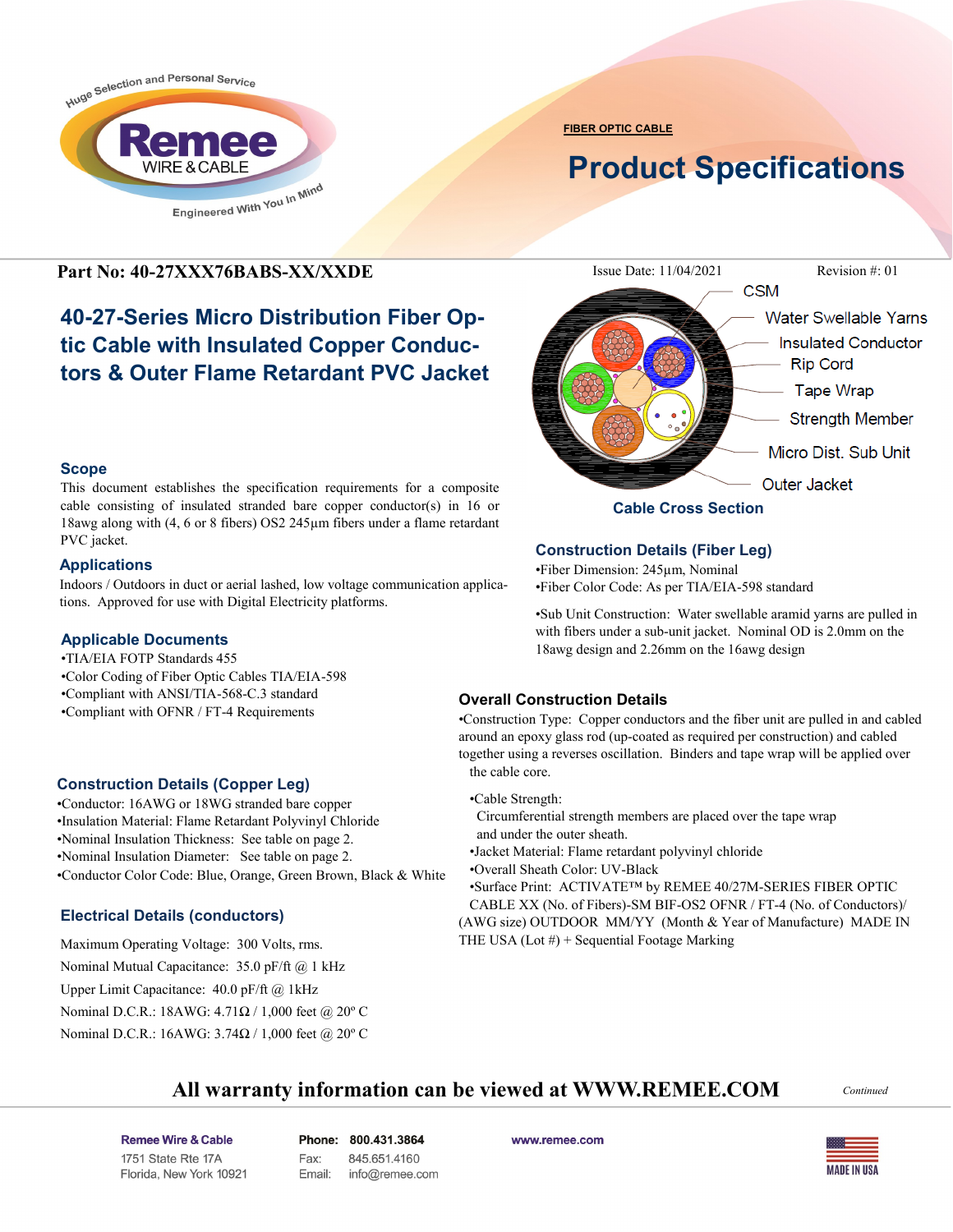

#### **FIBER OPTIC CABLE**

# **Product Specifications**

Issue Date: 11/04/2021 Revision #: 01

| <b>Nominal Cable Dimensions &amp; Weights</b>                          |                                    |                        |                                 |                                   |                     |                                         |                                                |                                               |                     |                 |  |
|------------------------------------------------------------------------|------------------------------------|------------------------|---------------------------------|-----------------------------------|---------------------|-----------------------------------------|------------------------------------------------|-----------------------------------------------|---------------------|-----------------|--|
| Remee Products<br>Part Number                                          | Number of<br>Conductors<br>and AWG | D.C.R.<br>$\Omega/Mft$ | Nom.<br>Insul.<br>Thick<br>(in) | Nom. Dia.<br>Over Insul.<br>(in.) | Number<br>of Fibers | Nom Dia.<br>Over Fiber<br>Unit. $(in.)$ | Nominal<br>Overall<br><b>Dimensions</b><br>in. | Nominal<br>Overall<br><b>Dimensions</b><br>mm | Weight<br>lb/1000ft | Weight<br>Kg/km |  |
| 40-27M00476BABS-16/2DE                                                 | 2C <sub>16</sub>                   | 4.39                   | 0.016                           | 0.089                             | $\overline{4}$      | 0.089                                   | 0.350                                          | 8.9                                           | 72                  | 107             |  |
| 40-27M00476BABS-18/2DE                                                 | 2C 18                              | 5.80                   | 0.014                           | 0.078                             | $\overline{4}$      | 0.078                                   | 0.321                                          | 8.2                                           | 59                  | 89              |  |
| 40-27M00676BABS-16/4DE                                                 | 2C 16                              | 4.39                   | 0.016                           | 0.089                             | 6                   | 0.089                                   | 0.350                                          | 8.9                                           | 85                  | 127             |  |
| 40-27M00676BABS-18/4DE                                                 | 2C 18                              | 5.80                   | 0.014                           | 0.078                             | 6                   | 0.078                                   | 0.321                                          | 8.2                                           | 69                  | 102             |  |
| 40-27M00876BABS-16/6DE                                                 | 6C 16                              | 4.39                   | 0.016                           | 0.089                             | 8                   | 0.089                                   | 0.413                                          | 10.5                                          | 132                 | 196             |  |
| 40-27M00876BABS-18/6DE                                                 | 6C 18                              | 5.80                   | 0.014                           | 0.078                             | 8                   | 0.078                                   | 0.376                                          | 9.6                                           | 99                  | 147             |  |
| *Cables printed in meters will have a "-MR" suffix on the part number. |                                    |                        |                                 |                                   |                     |                                         |                                                |                                               |                     |                 |  |

| Fiber Type $(P/N)$                                                                                                                                                    | Maximum Attenuation dB/km |                   |                   |                   | Overfill Launch Min<br>Bandwidth<br>(MHz-km) |         | <b>EMBc</b><br>$(MHz-km)$ | Gigabit Ethernet Mini-<br>mum Link Distance<br>(Meters) |         | 10 Gigabit Ethernet<br>Minimum Link Dis-<br>tance (Meters) |         |
|-----------------------------------------------------------------------------------------------------------------------------------------------------------------------|---------------------------|-------------------|-------------------|-------------------|----------------------------------------------|---------|---------------------------|---------------------------------------------------------|---------|------------------------------------------------------------|---------|
|                                                                                                                                                                       | 850 nm                    | $1300 \text{ nm}$ | $1310 \text{ nm}$ | $1550 \text{ nm}$ | $850 \text{ nm}$                             | 1300 nm |                           | 850 nm                                                  | 1300 nm | 850 nm                                                     | 1300 nm |
| SM OS2 G.652.D/G.657.A1 BIF (76B)*                                                                                                                                    | N/A                       | N/A               | 0.40              | 0.30              | N/A                                          | N/A     | N/A                       | N/A                                                     | 5000    | N/A                                                        | 10000   |
| * $G.652d\&G.657.A1$ (76B) Mandrel Radius of 10mm, 1 turn at 1550nm with an induced attenuation of $\leq 0.50dB$ (76U is Corning Ultra) & 76B is Pyrsmian Bendbright) |                           |                   |                   |                   |                                              |         |                           |                                                         |         |                                                            |         |
| Measured attenuations on shipping reels will not exceed the nominal values by 0.75 dB/km                                                                              |                           |                   |                   |                   |                                              |         |                           |                                                         |         |                                                            |         |

# **All warranty information can be viewed at WWW.REMEE.COM** *Continued*

Remee Wire & Cable Issue No.: 05 Florida, New York 10921 Phone: 800.431.3864 Fax: 845.651.4160 Email: info@remee.com www.remee.com